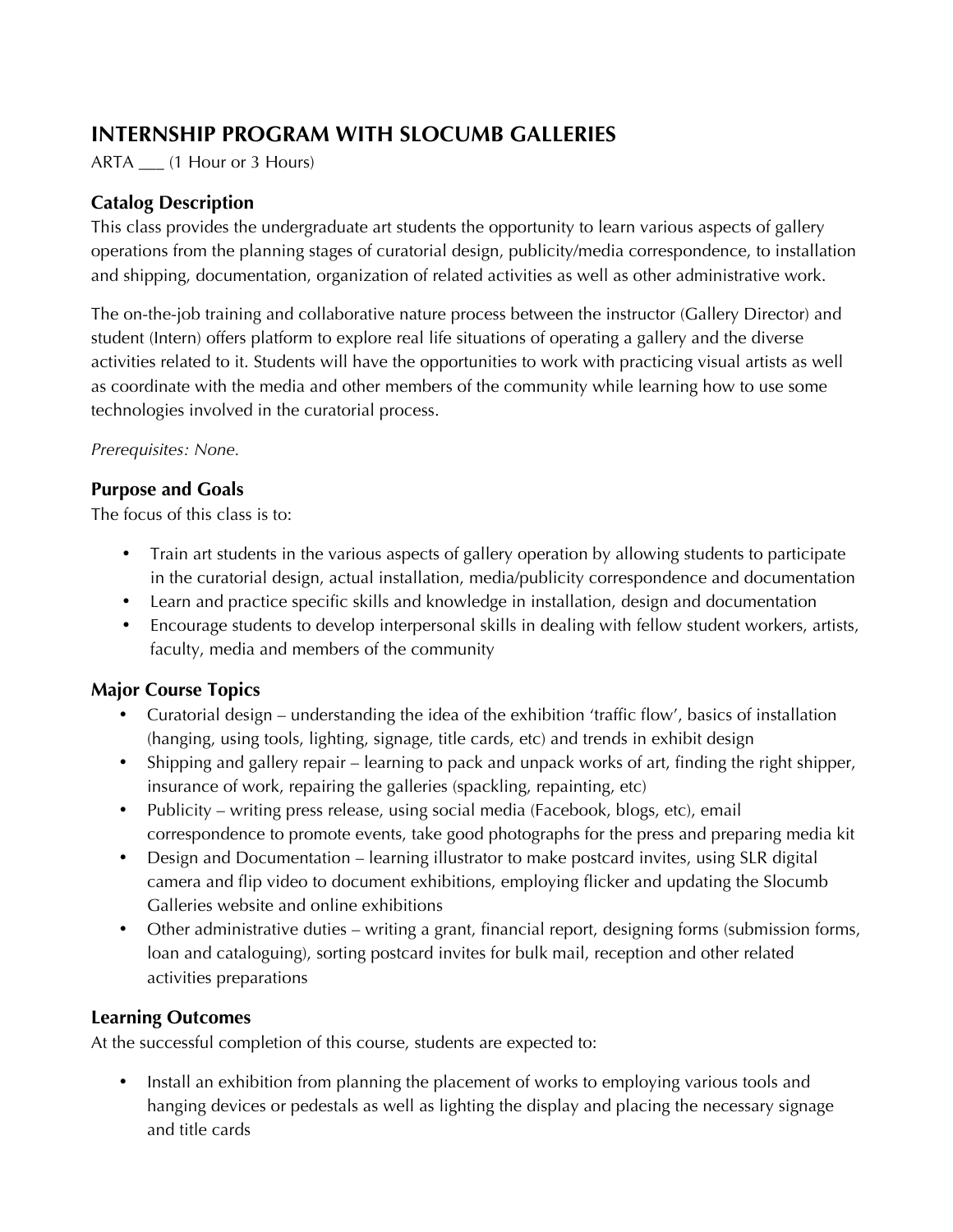- De-install the exhibition and be able to pack and store the works securely and repair the gallery walls adequately
- Be able to do basic postcard and/or poster design, upload this to web-based printers, zip arrange mailing labels and determine strategic venues to place advertisements
- Write a basic press release, take good photograph of work, convert these images to acceptable format and coordinate with the University Relations Office and other media as well as create events on Facebook
- Use the Canon rebel SLR digital camera and Flip video to document the shows for uploading to the website via Flicker and CMS
- Knowledge of powerpoint, word, excel, illustrator, iphoto and graphic converter programs to use for gallery operations
- Set up the auditorium for lectures and fix refreshments table and sounds for receptions

# **Major Projects**

## **For 1 credit hour**

- Students will work with installing and de-installing at least 2 exhibitions (either both visiting artists or one VA and one student show). This section is 50% of final grade.
- Write at least one press release, upload at least 1-2 online exhibition albums on the website, and create 2 events on Facebook. This section is 15% of final grade.
- Do photo documentation of 1-2 shows and upload via Flicker. This section is 15% of final grade.
- Host at least one exhibit reception/lecture and help with distribution of postcard invites for 1-2 exhibitions. This section is 15% of final grade.
- Help with the grant proposal application to SGA. This section is 10% of final grade.
- Student initiative project, any activities or events that the student presents as a project to improve the gallery operations and activities. This section is 10% of final grade.

## **For 3 credit hour**

- Students will work with the installation and de-installation of at least 4-5 exhibitions, at least 2-3 visiting artist show and some student shows. Host at least 2-3 exhibit receptions/lecture. This section is 50% of final grade.
- Write minimum of 3 press release, and create 4-5 event entries at Facebook. Document at least 3-4 exhibitions via digital camera and upload this via Flicker. This section is 10% of final grade.
- Design 1-2 postcard invitation, and 1-2 flyer, poster or evite. Prepare a powerpoint exhibition proposal review from existing submitted proposals for the Gallery Committee. This section is 10% of final grade.
- Curate or co-curate an exhibit or have a Student Initiative Project, any activities or events that the student presents as a project to improve the gallery operations and activities. This section is 20% of final grade
- Write a grant proposal. This section is 10% of final grade.

# **Bibliography**

tbd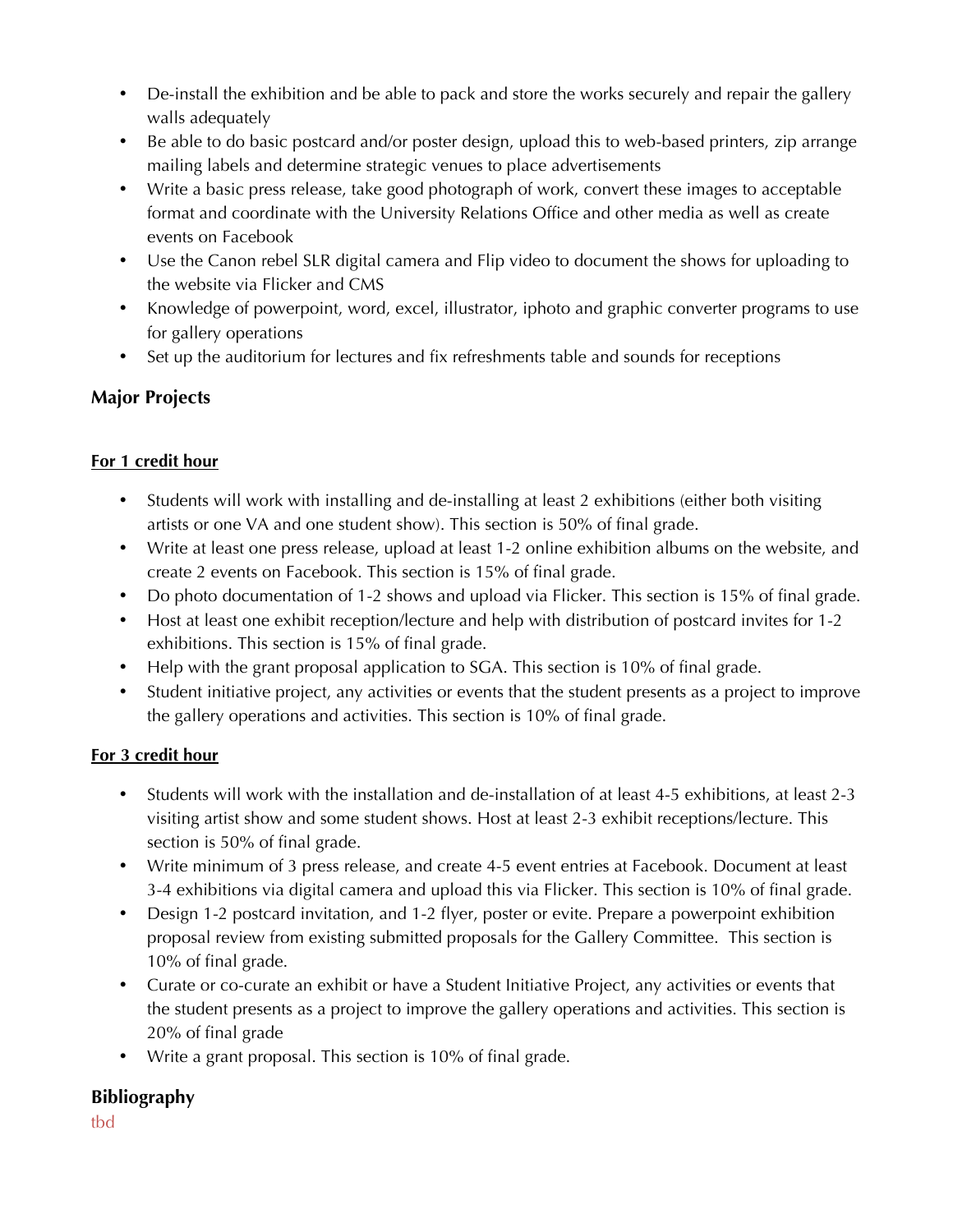# **Grading**

Grades are based on your percentage of earned points out of the possible points available during the semester. Work is always due at the beginning of class. *Without exception, no late work will be accepted.* 

Always reserve a few minutes of your lab time to back up your material and don't assume that anything left on the lab machines is safe. Any type of backup is much safer than no backup. Losing a file, for any reason (drive crash, coke spill, lightning, act of God, etc.) is not an acceptable excuse in this class.

| <b>Percentage Earned</b> | <b>Letter Grade</b> |
|--------------------------|---------------------|
| 93-100                   | A                   |
| 90-92                    | $A-$                |
| 87-90                    | B+                  |
| 83-87                    | R                   |
| 80-83                    | $B -$               |
| 77-80                    | $C+$                |
| 73-77                    | $\subset$           |
| Below 60                 | F                   |

"**A**" represents exceptional work. This encompasses an appropriate creative approach, excellent execution, and all requirements are met. An "A" will generally represent an exceptional effort.

"**B**" represents work that is above average student standards. There may be some technical or creative issues, but the work is solid, creative, and goes beyond just meeting the requirements.

"**C**" represents work that meets all requirements and is on time.

 $^{\prime\prime}$ **F**" represents totally inappropriate or grossly inadequate work.

## **Class Policies**

- Cheating and plagiarism (taking someone else's words, ideas, models, scripts, shaders, etc. as if they were your own) is not tolerated.
- Consideration and respect for other students, the instructor, and guests:
	- Turn phones and pagers off during class
	- Use the computers for class-related work only
	- No disruptive behavior
	- Please be on time

# **Attendance Policy**

Attendance is mandatory. You are allowed two unexcused absences without incurring a penalty. Each additional unexcused absence will result in a letter grade reduction to your final grade as defined in this syllabus. Six total absences (excused and unexcused together) will result in an automatic F. No exceptions.

What is an excused absence? There are two standard types: